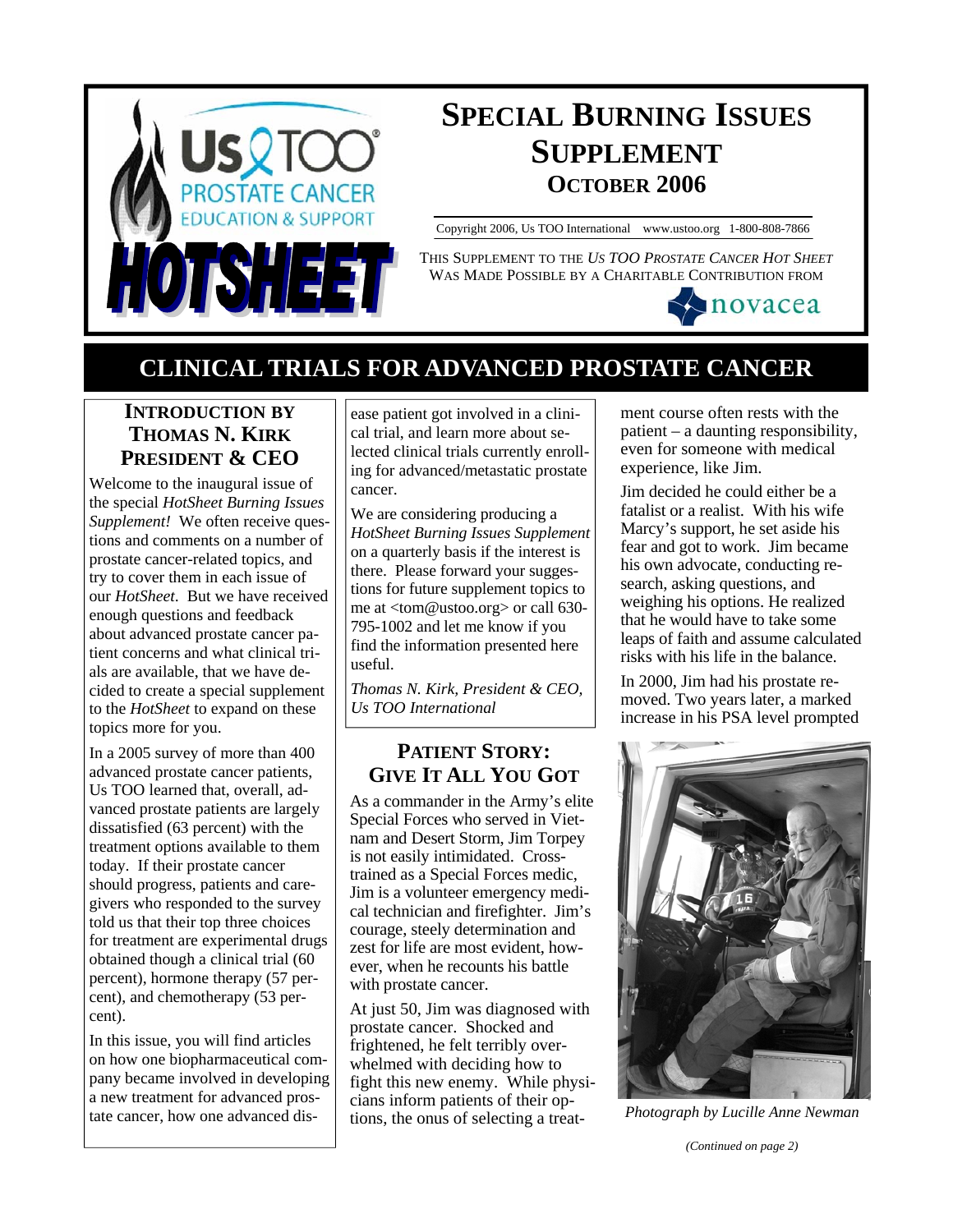### **INSIGHT INTO HOW A COMPANY GETS INVOLVED IN DEVELOPING A NEW TREATMENT FOR ADVANCED PROSTATE CANCER**

Recently we had a chance to speak with John G. Curd, MD, president and chief medical officer of Novacea, a biopharmaceutical company.

#### **Why cancer for Novacea? Why prostate?**

Novacea was founded on a novel technology developed by Drs. Tomasz Beer and David Henner at Oregon Health & Science University (OHSU). We believed in their technology, knew there was a huge unmet medical need in advanced prostate cancer, and felt that it could be moved into the clinic very quickly – so we formed a company to develop this treatment.

#### **What is Asentar**™**, more commonly known as DN-101?**

Asentar is a high-dose oral formulation of calcitriol, a biologically active form of vitamin D and a naturally occurring hormone. When Drs. Tomasz Beer and David Henner first proposed using mega doses of vitamin D to fight advanced prostate cancer, most of the scientific community thought they were – at best – misguided.

Despite volumes of scientific data that confirmed calcitriol's antitumor activity, at those high levels it could not be administered to patients without causing severe toxicity, in particular hypercalcemia (an abnormally high concentration of calcium in the blood).

However, they persevered and were able to overcome this obstacle. Through a series of studies, they discovered that administering calcitriol before chemotherapy could yield very encouraging results.

#### **What did Novacea learn from its clinical trials?**

A Phase 1 safety study was successfully completed in 2002 which al-



lowed us to initiate ASCENT, a 250-patient Phase 2 trial, which was unusually rigorous. All patients received Taxotere weekly, but half of the group received Asentar the day before chemotherapy treatment. Based on the encouraging survival benefit without the limiting toxicities in a large randomized trial, we are currently conducting a 900 patient Phase 3 trial to confirm these findings and to seek FDA approval.

#### **What does it mean to you when an investigational drug demonstrates success?**

There are so many elements needed to get a drug through clinical trials and to the patients, including researchers, doctors and patients themselves – that I am always elated when I see very encouraging results like we saw in ASCENT.

#### **GIVE IT ALL YOU GOT** (continued from page 1)

radiation treatment and hormone therapy. Jim persevered with treatment for two years, despite side effects of his disease and treatment, like a softening of his muscular

physique and incontinence.

A bone scan conducted in September 2005 revealed that Jim's cancer had started to metastasize, or spread to his bones. He started treatment to rebuild some of the bone mass lost to radiation, but by the following spring the cancer had metastasized significantly. Chemotherapy was the next step.

When Jim first became a patient at the Cancer Center of Cape Fear Valley Medical Center, he had expressed a willingness to consider enrollment in clinical studies. Now, after discussing this option with his doctor, he decided to enroll in an advanced prostate cancer study known as ASCENT-2.

Jim opted to join the study for a few reasons. He hoped that it might benefit him; however, if it did not, he felt it might benefit someone down the road – perhaps even one of his own sons. He also would not have to travel to participate, allowing him to work and to be near family and friends. He also felt fully informed about the risks and benefits of participating in the study.

Since beginning the study, Jim has responded well to chemotherapy and may be able to stop treatments in December if his progress continues. In the meantime, he takes advantage of monthly massage therapy to help him reduce anxiety before chemotherapy sessions, and he handles the side effects with optimism and a sense of humor, joking - "Wouldn't it be cool if I became a flaming redhead when my hair grows back?"

In the midst of his treatments, Jim has found the time and energy to co-facilitate a local support group for prostate cancer patients. He also serves as a resource for newly diagnosed patients, offering support, information and advice.

Cancer is an intimidating enemy. But for this proud grandfather of four little girls, "giving it all you got" is the only option.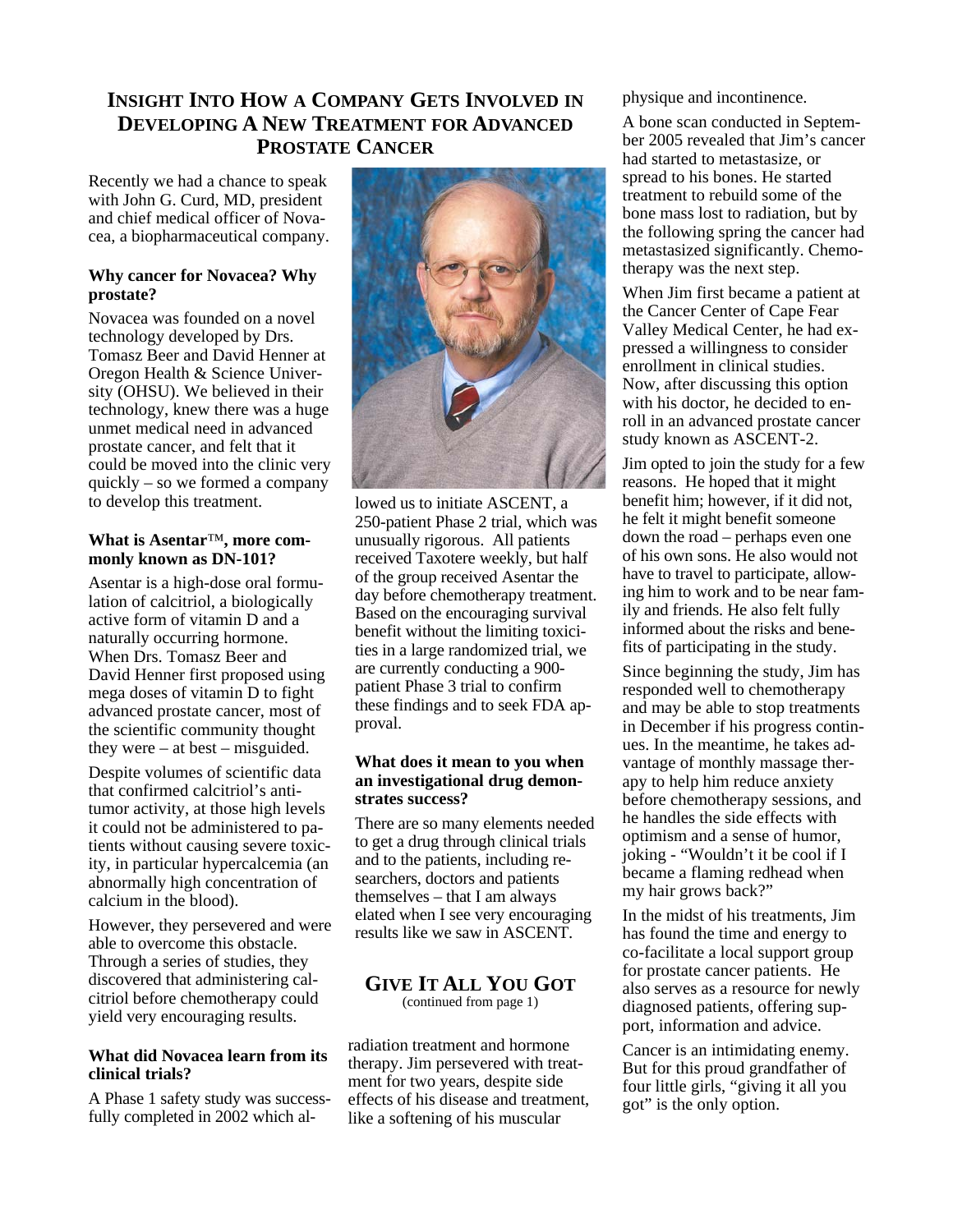## **HOW TO SEARCH FOR A CLINICAL TRIAL**

Clinical trials (also called clinical studies) are an important treatment option for you to understand and consider as you manage your cancer. A clinical trial is a research study to answer specific questions about vaccines, new therapies, or new ways of using known treatments. They determine whether new drugs or treatments are both safe and effective. Carefully conducted clinical trials are the fastest and safest way to find treatments that work in people.

Information on federally and privately supported clinical trials for a wide range of diseases and conditions being conducted in all 50 states and in over 130 countries is available to the public at a federally sponsored, free web site – www.clinicaltrials.gov. Here you can find a comprehensive listing of over 360 clinical studies for various stages and types of prostate cancer and related issues (e.g., bone metastases, fatigue, urinary incontinence, etc.).

To learn how to best utilize and navigate www.ClinicalTrials.gov, you may want to first familiarize yourself with the web site by starting at Resource Information. This section reviews information that explains and describes clinical trials and common terms associated with these studies.

When you are ready to search for clinical studies, you can begin with a general search or a more focused one. Search terms you can use include disease, trial location, age, study phase, or other descriptive words.

For example, if you wanted to learn about Phase III clinical trials for metastatic prostate cancer that is hormone refractory or androgen independent, you would begin your search with prostate cancer, then

metastatic, then Phase III – refining the search with each new term. You should find the following studies:

#### **Provenge® Immunotherapy Vaccine for the Treatment of Metastatic Prostate Cancer After Failing Hormone Therapy**

Provenge (sipuleucel-T) is an investigational product that may represent the first in a new class of active cellular immunotherapies (ACIs) that are uniquely designed to stimulate a patient's own immune system. Provenge is in clinical development for the treatment of patients with early and advanced-stage prostate cancer. Two important Phase 3 trials of Provenge have been completed; the current trial, also called IM-PACT (IMmunotherapy for Prostate AdenoCarcinoma Treatment), is a Phase 3 study. To learn more, call (866) 4- PROSTATE [(866) 477-6782)] or <clinical@dendreon.com>.

#### **GVAX® Vaccine for Prostate Cancer Vs Docetaxel & Prednisone in Patients With Metastatic Hormone-Refractory Prostate Cancer**

The purpose of this Phase III study is to compare the duration of survival between GVAX® prostate cancer vaccine and chemotherapy treatment. To learn more, contact the MEDFONE Call Center at (866) 679-4904

#### **Docetaxel and Prednisone in Treating Patients With Hormone-Refractory Metastatic Prostate Cancer**

Drugs used in chemotherapy, such as Taxotere (docetaxel) and prednisone, work in different ways to stop the growth of tumor cells, either by killing the cells or by stopping them from dividing. Giving more than one drug (combination chemotherapy) may kill more tu-

mor cells. It is not yet known which schedule of docetaxel and prednisone is more effective in treating prostate cancer. This randomized Phase III trial is studying two different schedules of docetaxel and prednisone to compare how well they work in treating patients with metastatic prostate cancer. Contact: Pirkko Kellokumpu-Lehtinen, principal investigator at (358) 247-3227 or <pirkkoliisa.kellokumpu-lehtinen@uta.fi>.

#### **Docetaxel in Combination With GVAX ® Vaccine Versus Docetaxel and Prednisone in Prostate Cancer Patients**

The primary objective of this Phase III study is to compare the duration of survival between patients receiving Taxotere in combination with the GVAX® vaccine for prostate cancer versus patients receiving docetaxel and prednisone treatment. To learn more, go to <www.clinicaltrials.gov> to find a location in your state.

#### **DN-101 in Combination With Docetaxel in Androgen-Independent Prostate Cancer (AIPC) (AIPC Study of Calcitriol Enhancing Taxotere [ASCENT-2]**

DN-101 is an investigational highdose oral formulation of calcitriol, a naturally occurring hormone and the biologically active form of vitamin D. In high doses, calcitriol is believed to work in combination with many commonly used chemotherapy drugs in a way that may produce anti-tumor activity. This Phase III study is testing DN-101 in combination with docetaxel in a new dosing schedule and comparing it to the currently approved regimen of docetaxel plus prednisone (a drug that helps treat the symptoms of prostate cancer). To learn more, visit <www.ASCENT-2.com>.